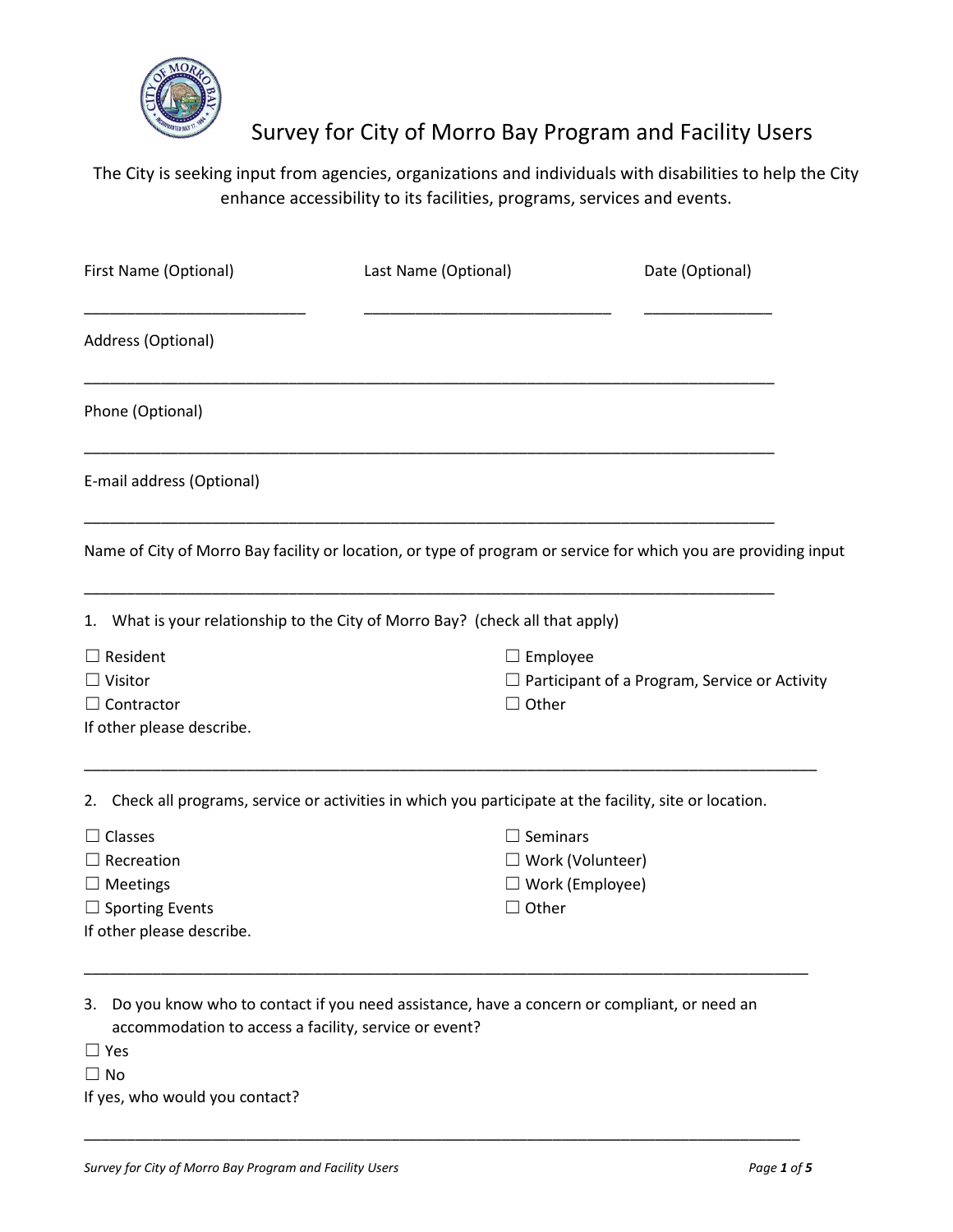4. Have you ever requested an accommodation for a disability from the City?

- ☐ Yes
- $\Box$  No
- ☐ Not Applicable
- ☐ Don't Know

5. If an accommodation was requested, was your accommodation made by the City?

- ☐ Yes
- $\Box$  No
- $\Box$  Not Applicable
- ☐ Don't Know

If yes, what accommodations were made? If no, were you given a reason why it was not provided?

\_\_\_\_\_\_\_\_\_\_\_\_\_\_\_\_\_\_\_\_\_\_\_\_\_\_\_\_\_\_\_\_\_\_\_\_\_\_\_\_\_\_\_\_\_\_\_\_\_\_\_\_\_\_\_\_\_\_\_\_\_\_\_\_\_\_\_\_\_\_\_\_\_\_\_\_\_\_\_\_\_\_\_\_

\_\_\_\_\_\_\_\_\_\_\_\_\_\_\_\_\_\_\_\_\_\_\_\_\_\_\_\_\_\_\_\_\_\_\_\_\_\_\_\_\_\_\_\_\_\_\_\_\_\_\_\_\_\_\_\_\_\_\_\_\_\_\_\_\_\_\_\_\_\_\_\_\_\_\_\_\_\_\_\_\_\_\_\_ \_\_\_\_\_\_\_\_\_\_\_\_\_\_\_\_\_\_\_\_\_\_\_\_\_\_\_\_\_\_\_\_\_\_\_\_\_\_\_\_\_\_\_\_\_\_\_\_\_\_\_\_\_\_\_\_\_\_\_\_\_\_\_\_\_\_\_\_\_\_\_\_\_\_\_\_\_\_\_\_\_\_\_\_ \_\_\_\_\_\_\_\_\_\_\_\_\_\_\_\_\_\_\_\_\_\_\_\_\_\_\_\_\_\_\_\_\_\_\_\_\_\_\_\_\_\_\_\_\_\_\_\_\_\_\_\_\_\_\_\_\_\_\_\_\_\_\_\_\_\_\_\_\_\_\_\_\_\_\_\_\_\_\_\_\_\_\_\_ 6. Have you experienced any barriers, nonaccessible areas, or nonaccessible programs? (Examples: no accessible parking spaces, difficulty reaching an accessible entrance, steep ramps, uneven sidewalks, need for assistive listening device, large print, etc.) ☐ Yes  $\Box$  No  $\Box$  Not Applicable ☐ Don't Know If yes, please describe. \_\_\_\_\_\_\_\_\_\_\_\_\_\_\_\_\_\_\_\_\_\_\_\_\_\_\_\_\_\_\_\_\_\_\_\_\_\_\_\_\_\_\_\_\_\_\_\_\_\_\_\_\_\_\_\_\_\_\_\_\_\_\_\_\_\_\_\_\_\_\_\_\_\_\_\_\_\_\_\_\_\_\_\_ \_\_\_\_\_\_\_\_\_\_\_\_\_\_\_\_\_\_\_\_\_\_\_\_\_\_\_\_\_\_\_\_\_\_\_\_\_\_\_\_\_\_\_\_\_\_\_\_\_\_\_\_\_\_\_\_\_\_\_\_\_\_\_\_\_\_\_\_\_\_\_\_\_\_\_\_\_\_\_\_\_\_\_\_ \_\_\_\_\_\_\_\_\_\_\_\_\_\_\_\_\_\_\_\_\_\_\_\_\_\_\_\_\_\_\_\_\_\_\_\_\_\_\_\_\_\_\_\_\_\_\_\_\_\_\_\_\_\_\_\_\_\_\_\_\_\_\_\_\_\_\_\_\_\_\_\_\_\_\_\_\_\_\_\_\_\_\_\_ \_\_\_\_\_\_\_\_\_\_\_\_\_\_\_\_\_\_\_\_\_\_\_\_\_\_\_\_\_\_\_\_\_\_\_\_\_\_\_\_\_\_\_\_\_\_\_\_\_\_\_\_\_\_\_\_\_\_\_\_\_\_\_\_\_\_\_\_\_\_\_\_\_\_\_\_\_\_\_\_\_\_\_\_ 7. Have you attended any special events in the City? ☐ Yes  $\Box$  No If yes, did you encounter any barriers to accessibility? \_\_\_\_\_\_\_\_\_\_\_\_\_\_\_\_\_\_\_\_\_\_\_\_\_\_\_\_\_\_\_\_\_\_\_\_\_\_\_\_\_\_\_\_\_\_\_\_\_\_\_\_\_\_\_\_\_\_\_\_\_\_\_\_\_\_\_\_\_\_\_\_\_\_\_\_\_\_\_\_\_\_\_\_ \_\_\_\_\_\_\_\_\_\_\_\_\_\_\_\_\_\_\_\_\_\_\_\_\_\_\_\_\_\_\_\_\_\_\_\_\_\_\_\_\_\_\_\_\_\_\_\_\_\_\_\_\_\_\_\_\_\_\_\_\_\_\_\_\_\_\_\_\_\_\_\_\_\_\_\_\_\_\_\_\_\_\_\_ \_\_\_\_\_\_\_\_\_\_\_\_\_\_\_\_\_\_\_\_\_\_\_\_\_\_\_\_\_\_\_\_\_\_\_\_\_\_\_\_\_\_\_\_\_\_\_\_\_\_\_\_\_\_\_\_\_\_\_\_\_\_\_\_\_\_\_\_\_\_\_\_\_\_\_\_\_\_\_\_\_\_\_\_ \_\_\_\_\_\_\_\_\_\_\_\_\_\_\_\_\_\_\_\_\_\_\_\_\_\_\_\_\_\_\_\_\_\_\_\_\_\_\_\_\_\_\_\_\_\_\_\_\_\_\_\_\_\_\_\_\_\_\_\_\_\_\_\_\_\_\_\_\_\_\_\_\_\_\_\_\_\_\_\_\_\_\_\_

<sup>8.</sup> Is accessible seating provided for individuals with disabilities at meetings, classes, programs, etc. held at the facility?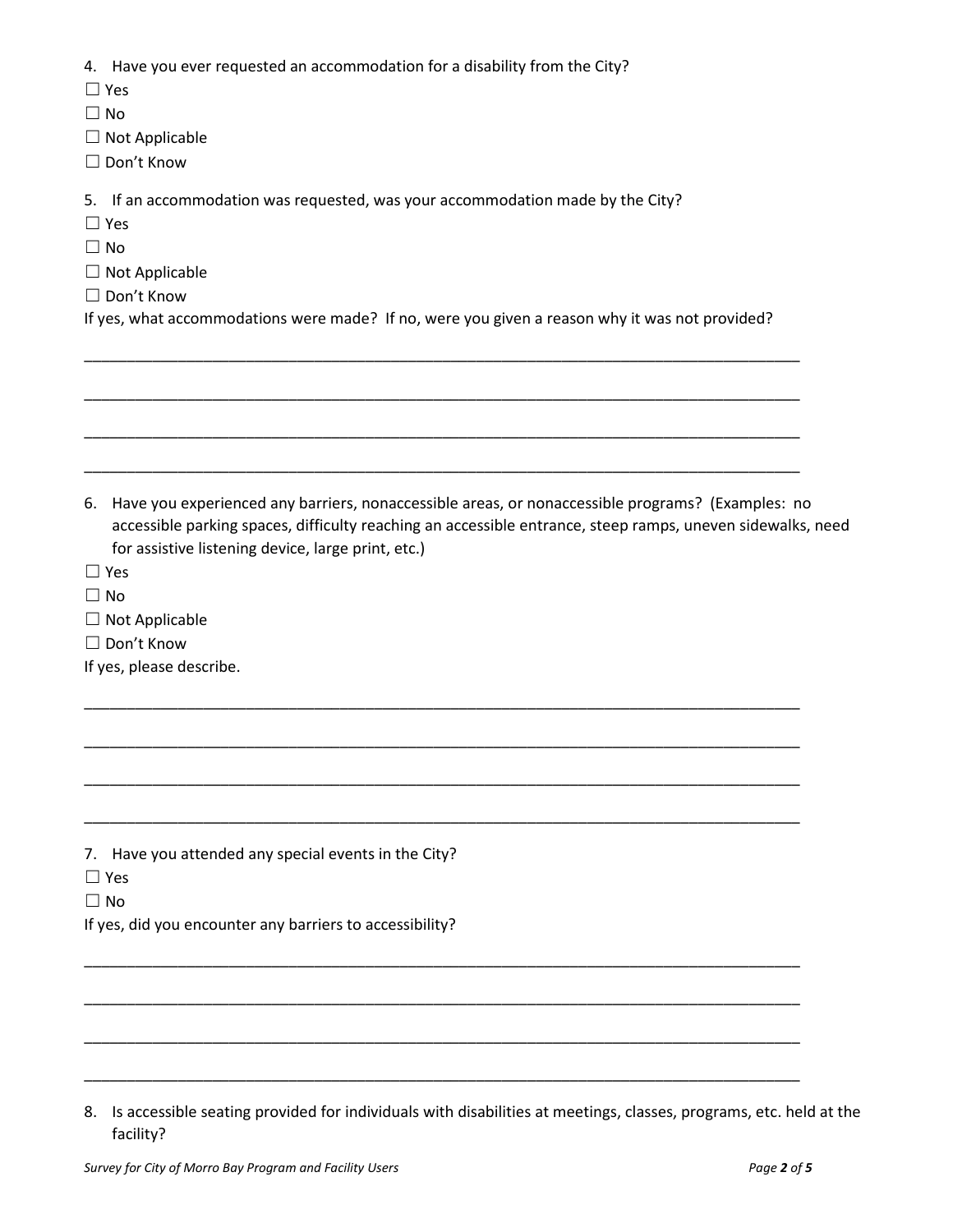| $\Box$ Yes                                                                                                                                                                                         |
|----------------------------------------------------------------------------------------------------------------------------------------------------------------------------------------------------|
| $\Box$ No                                                                                                                                                                                          |
| $\Box$ Not Applicable                                                                                                                                                                              |
| □ Don't Know                                                                                                                                                                                       |
| If no, please describe.                                                                                                                                                                            |
|                                                                                                                                                                                                    |
|                                                                                                                                                                                                    |
|                                                                                                                                                                                                    |
|                                                                                                                                                                                                    |
| 9. Are you aware of any programs, service or activities that are not accessible to individuals with disabilities?                                                                                  |
| $\Box$ Yes                                                                                                                                                                                         |
| $\Box$ No                                                                                                                                                                                          |
| $\Box$ Not Applicable                                                                                                                                                                              |
| □ Don't Know                                                                                                                                                                                       |
| If yes, please describe.                                                                                                                                                                           |
|                                                                                                                                                                                                    |
|                                                                                                                                                                                                    |
|                                                                                                                                                                                                    |
|                                                                                                                                                                                                    |
| 10. Are you aware of any areas or elements of the facility that are not accessible to individuals with disabilities?<br>$\Box$ Yes<br>$\Box$ No<br>$\Box$ Not Applicable<br>□ Don't Know           |
| If yes, please describe.                                                                                                                                                                           |
|                                                                                                                                                                                                    |
|                                                                                                                                                                                                    |
|                                                                                                                                                                                                    |
| 11. Is information provided regarding accommodations, auxiliary aids (such as assistive listening systems,<br>interpreters, alternate formats, specialized equipment, or assisted services, etc.?) |
| $\Box$ Yes                                                                                                                                                                                         |
| $\Box$ No                                                                                                                                                                                          |
| $\Box$ Not Applicable                                                                                                                                                                              |
| Don't Know<br>$\Box$                                                                                                                                                                               |
| Please describe.                                                                                                                                                                                   |
|                                                                                                                                                                                                    |
|                                                                                                                                                                                                    |
|                                                                                                                                                                                                    |

\_\_\_\_\_\_\_\_\_\_\_\_\_\_\_\_\_\_\_\_\_\_\_\_\_\_\_\_\_\_\_\_\_\_\_\_\_\_\_\_\_\_\_\_\_\_\_\_\_\_\_\_\_\_\_\_\_\_\_\_\_\_\_\_\_\_\_\_\_\_\_\_\_\_\_\_\_\_\_\_\_\_\_\_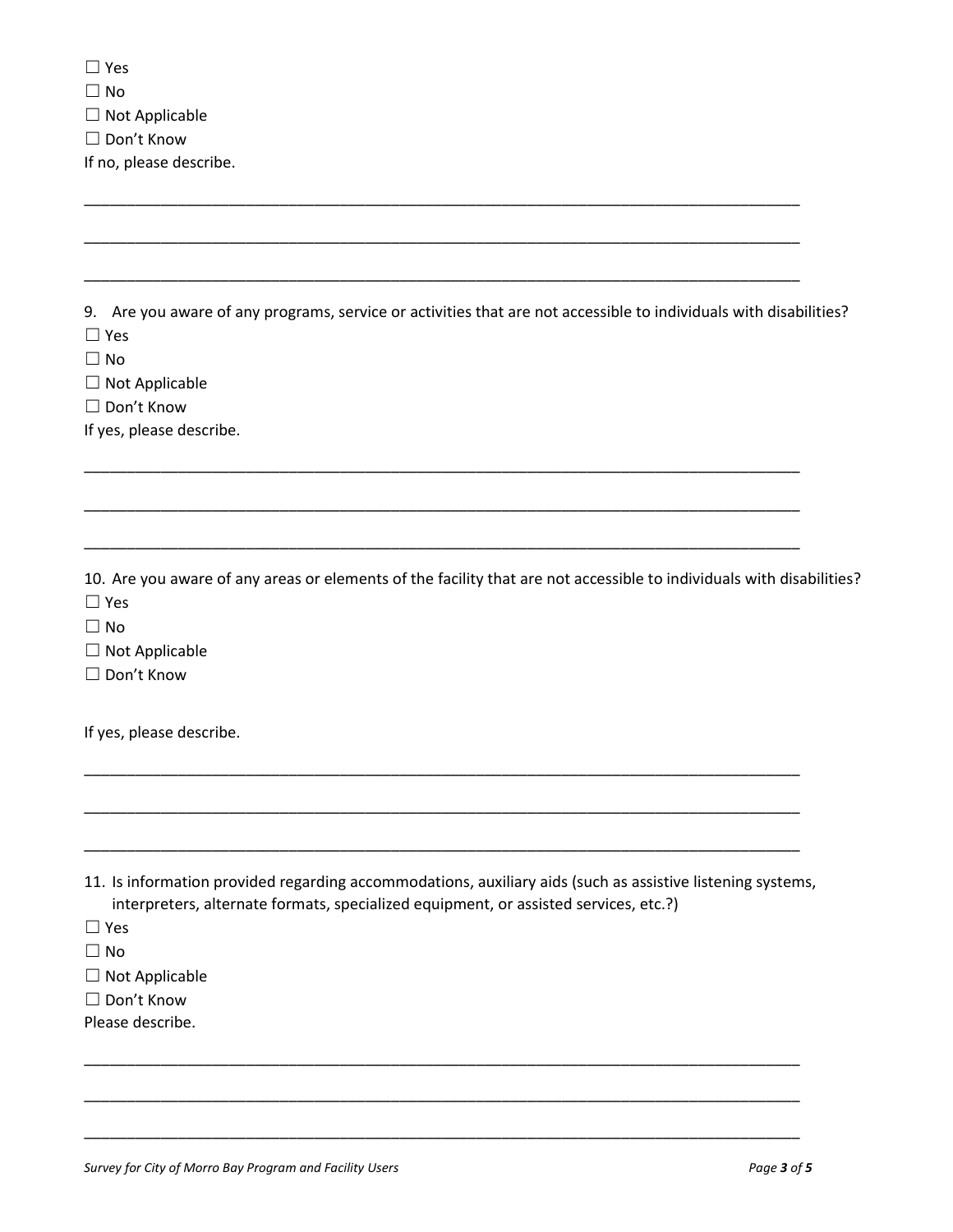12. Is there adequate directional and informational signage provided at the facility?

☐ Yes

 $\square$  No

☐ Not Applicable

☐ Don't Know

If no, please describe.

13. If you have requested auxiliary aids, an interpreter or specialized equipment, was your request accommodated?

\_\_\_\_\_\_\_\_\_\_\_\_\_\_\_\_\_\_\_\_\_\_\_\_\_\_\_\_\_\_\_\_\_\_\_\_\_\_\_\_\_\_\_\_\_\_\_\_\_\_\_\_\_\_\_\_\_\_\_\_\_\_\_\_\_\_\_\_\_\_\_\_\_\_\_\_\_\_\_\_\_\_\_\_

\_\_\_\_\_\_\_\_\_\_\_\_\_\_\_\_\_\_\_\_\_\_\_\_\_\_\_\_\_\_\_\_\_\_\_\_\_\_\_\_\_\_\_\_\_\_\_\_\_\_\_\_\_\_\_\_\_\_\_\_\_\_\_\_\_\_\_\_\_\_\_\_\_\_\_\_\_\_\_\_\_\_\_\_

\_\_\_\_\_\_\_\_\_\_\_\_\_\_\_\_\_\_\_\_\_\_\_\_\_\_\_\_\_\_\_\_\_\_\_\_\_\_\_\_\_\_\_\_\_\_\_\_\_\_\_\_\_\_\_\_\_\_\_\_\_\_\_\_\_\_\_\_\_\_\_\_\_\_\_\_\_\_\_\_\_\_\_\_

\_\_\_\_\_\_\_\_\_\_\_\_\_\_\_\_\_\_\_\_\_\_\_\_\_\_\_\_\_\_\_\_\_\_\_\_\_\_\_\_\_\_\_\_\_\_\_\_\_\_\_\_\_\_\_\_\_\_\_\_\_\_\_\_\_\_\_\_\_\_\_\_\_\_\_\_\_\_\_\_\_\_\_\_

\_\_\_\_\_\_\_\_\_\_\_\_\_\_\_\_\_\_\_\_\_\_\_\_\_\_\_\_\_\_\_\_\_\_\_\_\_\_\_\_\_\_\_\_\_\_\_\_\_\_\_\_\_\_\_\_\_\_\_\_\_\_\_\_\_\_\_\_\_\_\_\_\_\_\_\_\_\_\_\_\_\_\_\_

\_\_\_\_\_\_\_\_\_\_\_\_\_\_\_\_\_\_\_\_\_\_\_\_\_\_\_\_\_\_\_\_\_\_\_\_\_\_\_\_\_\_\_\_\_\_\_\_\_\_\_\_\_\_\_\_\_\_\_\_\_\_\_\_\_\_\_\_\_\_\_\_\_\_\_\_\_\_\_\_\_\_\_\_

\_\_\_\_\_\_\_\_\_\_\_\_\_\_\_\_\_\_\_\_\_\_\_\_\_\_\_\_\_\_\_\_\_\_\_\_\_\_\_\_\_\_\_\_\_\_\_\_\_\_\_\_\_\_\_\_\_\_\_\_\_\_\_\_\_\_\_\_\_\_\_\_\_\_\_\_\_\_\_\_\_\_\_\_

\_\_\_\_\_\_\_\_\_\_\_\_\_\_\_\_\_\_\_\_\_\_\_\_\_\_\_\_\_\_\_\_\_\_\_\_\_\_\_\_\_\_\_\_\_\_\_\_\_\_\_\_\_\_\_\_\_\_\_\_\_\_\_\_\_\_\_\_\_\_\_\_\_\_\_\_\_\_\_\_\_\_\_\_

\_\_\_\_\_\_\_\_\_\_\_\_\_\_\_\_\_\_\_\_\_\_\_\_\_\_\_\_\_\_\_\_\_\_\_\_\_\_\_\_\_\_\_\_\_\_\_\_\_\_\_\_\_\_\_\_\_\_\_\_\_\_\_\_\_\_\_\_\_\_\_\_\_\_\_\_\_\_\_\_\_\_\_\_

\_\_\_\_\_\_\_\_\_\_\_\_\_\_\_\_\_\_\_\_\_\_\_\_\_\_\_\_\_\_\_\_\_\_\_\_\_\_\_\_\_\_\_\_\_\_\_\_\_\_\_\_\_\_\_\_\_\_\_\_\_\_\_\_\_\_\_\_\_\_\_\_\_\_\_\_\_\_\_\_\_\_\_\_

\_\_\_\_\_\_\_\_\_\_\_\_\_\_\_\_\_\_\_\_\_\_\_\_\_\_\_\_\_\_\_\_\_\_\_\_\_\_\_\_\_\_\_\_\_\_\_\_\_\_\_\_\_\_\_\_\_\_\_\_\_\_\_\_\_\_\_\_\_\_\_\_\_\_\_\_\_\_\_\_\_\_\_\_

\_\_\_\_\_\_\_\_\_\_\_\_\_\_\_\_\_\_\_\_\_\_\_\_\_\_\_\_\_\_\_\_\_\_\_\_\_\_\_\_\_\_\_\_\_\_\_\_\_\_\_\_\_\_\_\_\_\_\_\_\_\_\_\_\_\_\_\_\_\_\_\_\_\_\_\_\_\_\_\_\_\_\_\_

☐ Yes

☐ No

 $\Box$  Not Applicable

☐ Don't Know

If no, please describe.

14. Has the attitude of the staff of the City of MORRO BAY towards you or someone you know with a disability been generally helpful, supportive, positive and proactive in solving accessibility issues?

☐ Yes

 $\square$  No

 $\Box$  Not Applicable

☐ Don't Know

Please describe.

15. Other comments:

16. What do you feel is the highest priority for accessibility in the City of MORRO BAY Accessibility Plan? \_\_\_\_\_\_\_\_\_\_\_\_\_\_\_\_\_\_\_\_\_\_\_\_\_\_\_\_\_\_\_\_\_\_\_\_\_\_\_\_\_\_\_\_\_\_\_\_\_\_\_\_\_\_\_\_\_\_\_\_\_\_\_\_\_\_\_\_\_\_\_\_\_\_\_\_\_\_\_\_\_\_\_\_

\_\_\_\_\_\_\_\_\_\_\_\_\_\_\_\_\_\_\_\_\_\_\_\_\_\_\_\_\_\_\_\_\_\_\_\_\_\_\_\_\_\_\_\_\_\_\_\_\_\_\_\_\_\_\_\_\_\_\_\_\_\_\_\_\_\_\_\_\_\_\_\_\_\_\_\_\_\_\_\_\_\_\_\_

\_\_\_\_\_\_\_\_\_\_\_\_\_\_\_\_\_\_\_\_\_\_\_\_\_\_\_\_\_\_\_\_\_\_\_\_\_\_\_\_\_\_\_\_\_\_\_\_\_\_\_\_\_\_\_\_\_\_\_\_\_\_\_\_\_\_\_\_\_\_\_\_\_\_\_\_\_\_\_\_\_\_\_\_